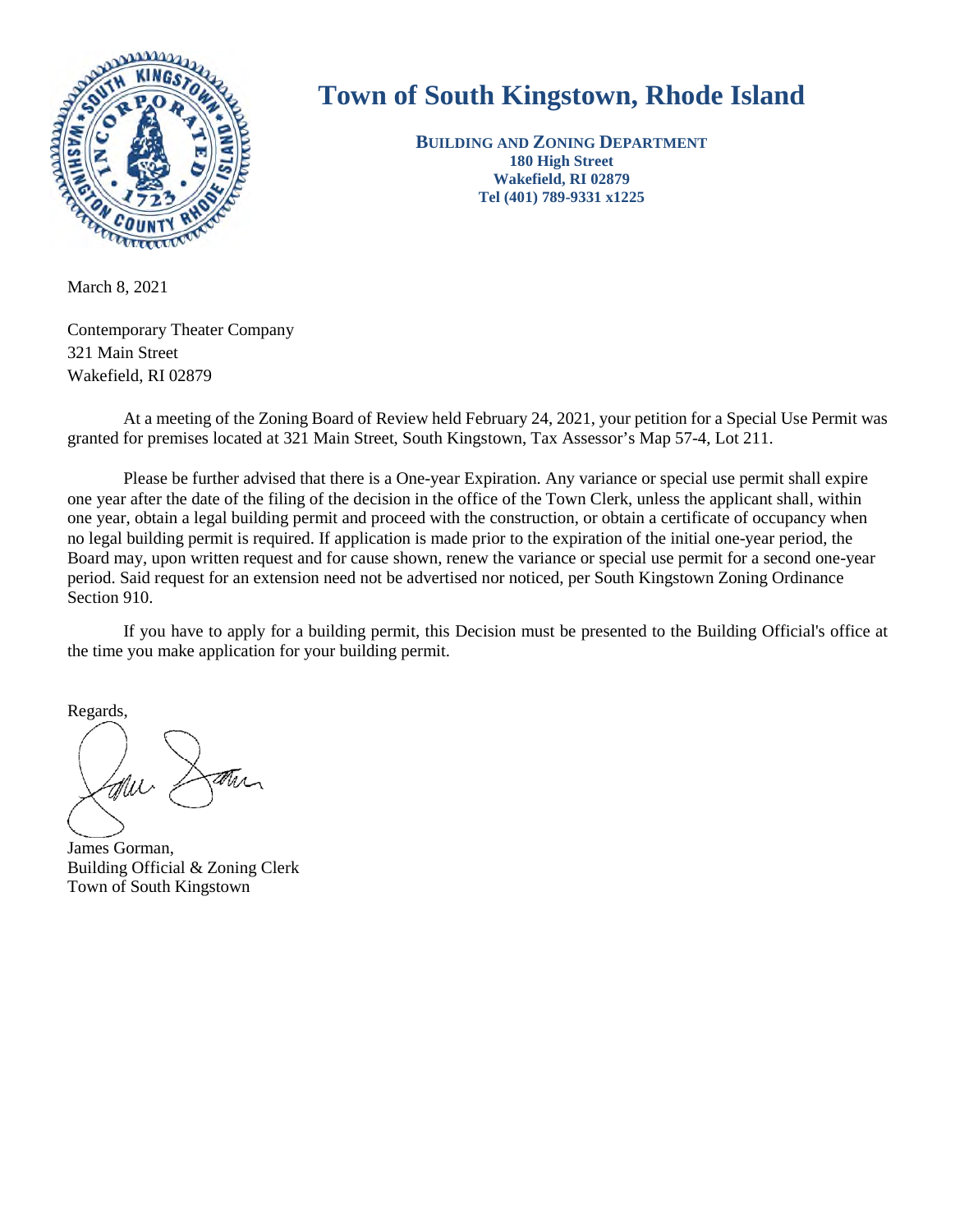RECORDED 03/08/2021 01:34:24 PM B/P:1781/Pss 270 - 271; (2 pss) 13006 **INST#** TOWN OF SOUTH KINGSTOWN, RI



# **Town of South Kingstown, Rhode Island**

**BUILDING AND ZONING DEPARTMENT 180 High Street** Wakefield, RI 02879 Tel (401) 789-9331 x1225

March 8, 2021

### **NOTICE OF DECISION** SOUTH KINGSTOWN ZONING BOARD OF REVIEW

The following motion, made by Mr. Daniels and duly seconded by Mr. Charkowick Passed unanimously 5-0 (T. Daniels-Aye, C. Charkowick-Aye, W. Mark-Aye, W. Rosen-Aye, R. Cagnetta-Aye)

At a meeting held on February 24, 2021 regarding the Petition of the Contemporary Theater Company c/o Terrence G. Simpson. 321 Main Street, Wakefield, RI 02879 for a Special Use Permit under the Zoning Ordinance as follows: The applicant is seeking to amend the existing Special Use Permit. The request is to construct a two story addition with incorporated deck to the theater rehearsal studio. The applicant also requests the liquor service area to be expanded into the proposed addition. Previous Special Use Permits were granted on June 21, 2017 and February 21, 2012. Lot size is .37 Acres. A Special Use Permit is required per Zoning Ordinance Section 301 (Schedule of Use Regulations) and Section 907 (Standards of Relief). Owner of the property is Contemporary Theater Company for premises located at 321 Main Street, South Kingstown, RI. Assessor's Map 57-4. Lot 211, and is zoned CD (Commercial Downtown).

#### The following individuals spoke as representatives of the applicant:

- Terrence Simpson, President of the Board. The Contemporary Theater Company
- Christopher Simpson, Executive Director of The Contemporary Theater Company

#### The following materials were entered into the record:

- Application with Narrative, signed and dated January 13, 2021; Owner Authorization Form signed and notarized January 13, 2021; 200' Radius Map and Abutter's List; Liquor Sales Location Plan dated January 2021 (C1); Existing Conditions (A1.1, A1.2); Progress Plan 9-28-2020 (A2.1, A3.3)
- Supplemental Material
	- RI DEM Insignificant Alteration Permit Correspondence dated July 28, 2020 (3pages)
	- Photos (3 total), exterior
- Legal Notice, Proof of Certified Mailings and Notarized Affidavit of Mailing

#### There was no one present who spoke in favor of or opposition to the application.

#### **Findings of Fact:**

- 1. The Board finds that the special use is specifically authorized by this Ordinance, because A Special Use Permit is required per Zoning Ordinance Section 301 (Schedule of Use Regulations) and Section 907 (Standards of Relief).
- 2. The Board finds that the special use meets all of the criteria set forth in the subsection of this Ordinance authorizing such special use, because it is specifically authorized by the Ordinance and the given testimony and proposal meets all of the required standards of the Ordinance. In addition, the applicant's already have a Special Use Permit for liquor service and they are simply looking to expand the service area into the proposed areas as shown on the submitted site plan. In granting this petition the Zoning Board understands that the final licensing and any licensing restrictions will be up to the South Kingstown Town Council.